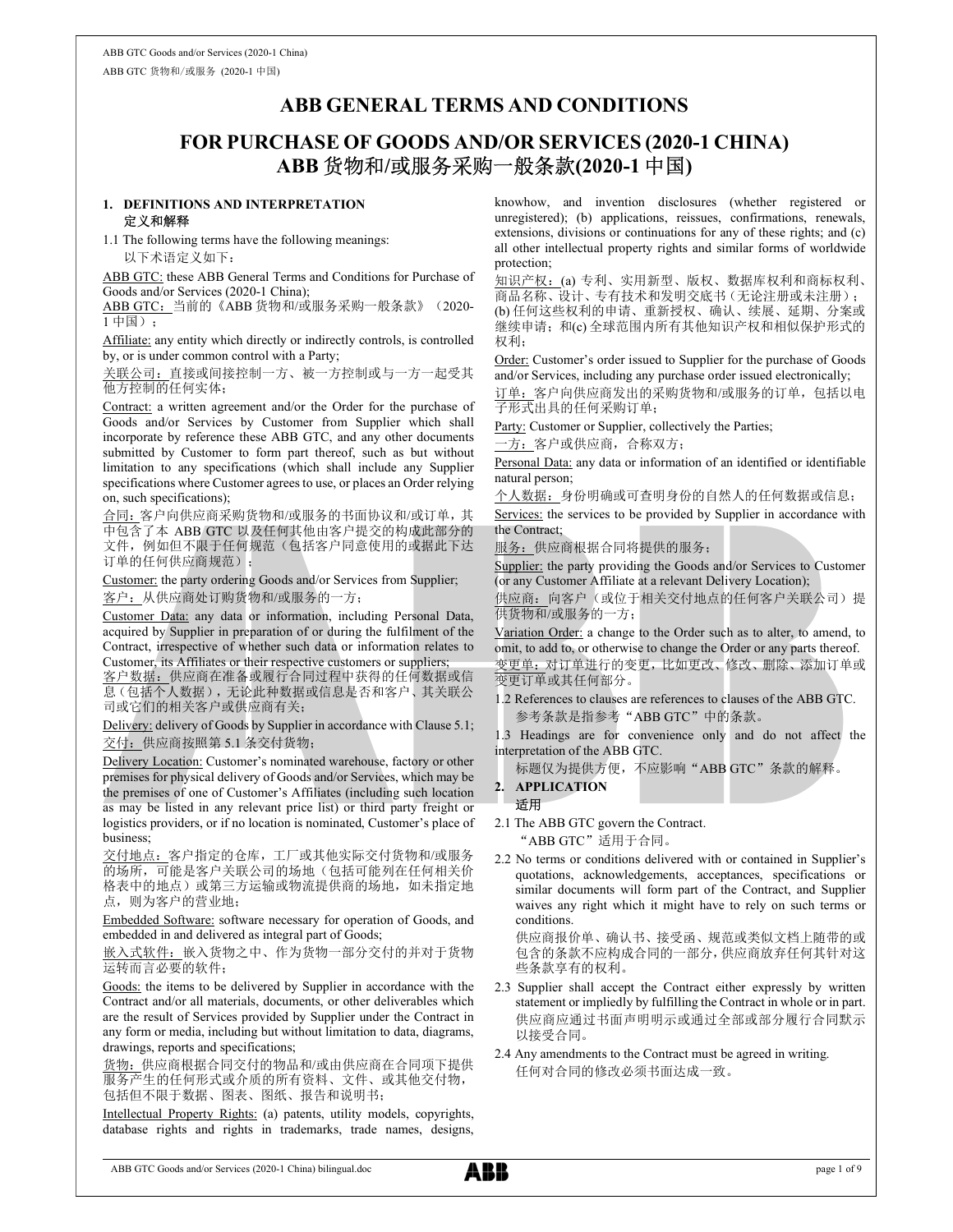- ABB GTC 货物和/或服务 (2020-1 中国) 3. SUPPLIER'S RESPONSIBILITIES
	- 供应商的职责
- 3.1 Supplier shall deliver the Goods and provide the Services: 供应商应按照下列条件交付货物和提供服务:
- 3.1.1 in accordance with the applicable laws and regulations; 遵守适用的法律和法规;
- 3.1.2 in accordance with the Contract (including by providing any necessary documentation) and all Customer instructions; 遵照合同(包括提交任何必要文件)和所有客户指示;
- 3.1.3 free from defects and from any rights of third parties; and 没有瑕疵并且不存在第三方的任何权利;和
- 3.1.4 fit for any particular purpose specified in the Contract or, in absence thereof, fit for the purposes for which such Goods and/or Services would ordinarily be used. 适合于合同中载明的任何特别目的,如未载明,则适合于货 物和/或服务的通常使用目的。

3.2 Supplier shall ensure that the Goods are packed according to industry standards and any applicable laws and regulations, in a manner adequate to preserve and protect the Goods, and sufficient to enable safe unloading and inspection at the relevant Delivery Location.

供应商应确保根据行业标准以及任何适用的法律和法规,以足以 保存和保护货物并使货物能在相关交付地点安全卸货及可供检查 的方式包装货物。

3.3 When Customer (or a Customer Affiliate at a relevant Delivery Location) identifies quality related issues on the part of Supplier, Customer (or Customer Affiliate) will notify Supplier thereof. Notwithstanding other remedies available to Customer under the Contract, Customer may instruct Supplier to undertake at Supplier's risk and expense an analysis into the root cause(s) of the quality related issues; such analysis being undertaken and reported to Customer within ten (10) calendar days of the notification of the quality related issue(s). Customer reserves the right to undertake an audit (carried out by Customer's nominated personnel, which may include third party experts or Customer Affiliate staff) of Supplier based on the results of the root cause analysis or where Supplier fails to comply with this Clause. Supplier shall also proactively advise Customer if it becomes aware of any quality related issues that may affect the Goods and/or Services, and the provisions of this Clause 3.3 shall otherwise apply as if the issue had been notified by Customer.

当客户(或位于相关交付地点的客户关联公司)发现供应商有与 质量相关的问题,客户(或客户关联公司)将通知供应商。尽管合 同下客户享有其他的救济措施,客户可以指示供应商自担风险和 费用对质量相关问题的根本原因进行分析;此种分析应自客户发 出质量相关问题的通知之日起的十(10)个日历日内做出并报告 给客户。客户保留基于供应商根本原因分析结果或在供应商未遵 守此条款时由客户指定人员(包括第三方专家或客户关联公司人 员)对供应商进行审计的权利。如果供应商发现可能影响货物和/ 或服务的任何质量相关问题,供应商应主动通知客户。在此情况 下,本 3.3 款的规定应适用,如同客户已通知了供应商该质量问 题。

3.4 Customer may issue Variation Orders to Supplier, and Supplier shall carry out such Variation Orders. If any Variation Order causes an increase or decrease in the cost of, or the time required for the performance of, any Services or Goods, an equitable adjustment shall be made in the purchase price and/or Delivery schedule in writing. Any Supplier claim for adjustment under this Clause will be deemed waived unless asserted within thirty (30) calendar days from Supplier's receipt of the Variation Order. Variation Orders requested by Supplier only become effective after written confirmation by Customer.

客户可向供应商下达变更单,且供应商应履行此种变更单。如果 变更单构成任何服务或货物的费用或履行时间的增加或减少,应 通过书面形式对采购价格和/或交付时间表进行公平的调整。除非 供应商自收到变更单起三十(30)个日历日内主张,否则供应商 将被视为放弃任何在此条款下对调整的要求。供应商要求的变更 单仅在由客户书面确认后才有效。

3.5 Supplier must not suspend the Delivery of any Goods or the provision of any Services.

# 供应商不得推迟任何货物的交付或服务的提供。

3.6 Supplier assumes full and exclusive responsibility for any occupational accident that occurs, or disease that affects, its employees and its subcontractors in relation to the provision of the Goods and/or Services.

供应商对因提供货物和/或服务而引起的任何职业事故或导致其 员工和其分包商发生的疾病承担完全的排他性的责任。

3.7 Supplier is solely and exclusively responsible for any claims and/or lawsuits filed by its employees and/or subcontractors, and shall, without any limitations, defend, indemnify and hold Customer (and any relevant Customer Affiliate) harmless from and against any claim, proceeding, action, fine, loss, cost, damages and expenses arising out of or relating to any such claims and/or lawsuits, and any noncompliance with legislation, regulations, codes of practice, guidance and other requirements of any relevant government or governmental agency applicable to Supplier, its employees or subcontractors. Supplier undertakes to appear in court at its own cost if requested by Customer, acknowledging its status as sole and exclusive employer, and to provide Customer (and/or any relevant Customer Affiliate) with all requested documentation and information necessary to ensure proper legal defence of Customer or its Affiliates in court.

供应商单独及排他性地对由其员工和/或分包商提起的任何索赔 和/或诉讼负责,且应无限制地为客户(及任何相关的客户关联公 司)辩护、赔偿客户(及任何相关的客户关联公司)并使客户(及 任何相关的客户关联公司)免受由任何此种索赔和/或诉讼,和任 何违反法律、法规、规范、指引和其他任何适用于供应商、其员工 或分包商的相关政府或政府机构的要求而导致或与其有关的任何 索赔、诉讼、行动、罚款、损失、费用、损害和支出。供应商承诺, 如客户要求,其会自担费用出庭,并承认其单独和排他性的雇主 身份,并向客户(及任何相关的客户关联公司)提供保证能使客 户或其关联公司在法庭中有适当的法律辩护的所有所需文件和信 息。

3.8 Customer is authorized to make, or procure the making of, any payments due to Supplier's employees and subcontractors providing Goods and/or Services under the Contract, in order to avoid lawsuits, liens or encumbrances. Such payments may be made through withholding Supplier's credits, offsetting or in any other way. Supplier shall provide any support requested by Customer with regard to such payments and indemnify and hold harmless Customer and its Affiliates for any payments made.

为避免诉讼、留置或抵押,客户被授权向合同项下提供货物和/或 服务的供应商的员工和分包商支付或促使供应商支付任何到期款 项。此种付款通过扣除给予供应商的信用额度、抵消或任何其他 方式来进行。供应商应应客户要求提供关于此种付款所需的任何 支持且对客户及其关联公司进行补偿并使其免受损害。

# 4. PAYMENT, INVOICING 付款、开票

4.1 In consideration of the Goods delivered and/or the Services provided by Supplier in accordance with the Contract, Customer shall pay to Supplier the purchase price stated in the Contract provided the invoice fulfils the requirements defined by Customer. Payment shall be made in the country in which Supplier is registered, to a bank account in the name of Supplier. The price is inclusive of all fees and taxes (other than VAT or equivalent) and of all costs of manufacturing, processing, warehousing and packaging (including returning any returnable packaging) of any Goods.

作为供应商按照合同交付货物和/或提供服务的对价,客户应向供 应商支付合同中载明的采购价格,前提是发票满足客户的要求。 付款应付至以供应商名义在供应商的注册国开立的银行账户。 价 格包括所有费用和税金(增值税或同类税费除外)以及任何货物 的制造,加工,仓储和包装(包括归还任何可回收包装)的所有费 用。

4.2 Supplier shall submit invoices in an auditable form, complying with applicable laws, generally accepted accounting principles and the specific Customer requirements, containing the following minimum information: Supplier name, address and reference person including contact details; invoice date; invoice number; Order number and Supplier number; address of Customer; quantity; specification of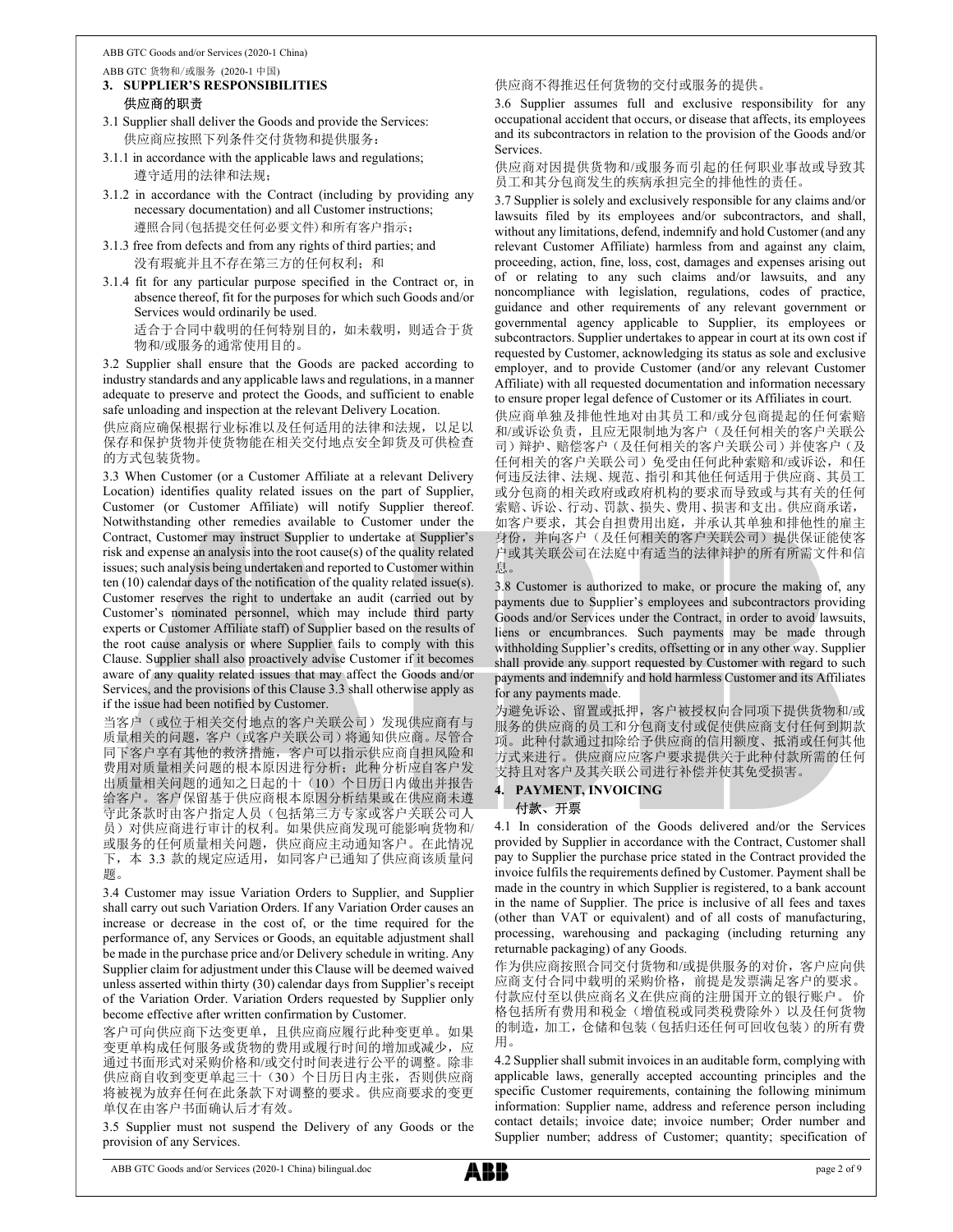ABB GTC 货物和/或服务 (2020-1 中国)

Goods and/or Services; price (total amount invoiced); currency; tax or VAT amount; tax or VAT number; Authorized Economic Operator and/or Approved Exporter Authorization number and/or other customs identification number, if applicable; payment terms as agreed. Supplier shall state the Order number on all invoices (in particular but not limited to commercial, pro forma or customs invoices).

供应商应遵照适用的法律、通用会计准则和客户的具体要求提交 可供审计的发票,并至少包含下列信息:供应商名称、地址和联 系人包括详细联系信息;发票日期;发票号码;订单号码和供应 商编号;客户地址;数量;货物和/或服务规格;价格(开票总价); 货币;税款或增值税金额;税号或增值税编号;认证经营者和/或 经批准的出口商授权号和/或其他海关识别码,如适用;约定的支 付条件。供应商应在所有发票上(特别是但不限于商业、形式或 海关发票)注明订单号。

4.3 Invoices must be sent to the billing address specified in the Contract (or as otherwise agreed with Customer).

发票必须发送至合同中载明的(或与客户另行约定的)账单地址。

4.4 Customer shall pay the invoice in accordance with the payment terms agreed in the Contract.

客户应根据合同约定的付款条款付款。

4.5 Customer will reimburse expenses only at cost and to the extent agreed in writing.

客户将仅按照成本价以及在双方书面约定的范围内报销费用。

4.6 Services charged on the basis of hourly rates require written confirmation of Supplier's time sheets by Customer. Supplier shall submit such time sheets to Customer for confirmation as may be instructed by Customer but latest together with any related invoice. Confirmation of time sheets cannot be construed as acknowledgement of any claims. Customer is not obliged to pay invoices based on time sheets which are not confirmed by Customer in writing.

以小时收费的服务需要客户书面确认供应商的工时表。供应商应 按照客户指示向客户提交此种工时表以供确认,但最迟应与任何 相关发票一同提交。对工时表的确认不被解释为对任何索赔的确 认。客户没有义务对未经客户书面确认的工时表进行结账。

4.7 Customer reserves the right to set off or withhold payment for Goods and/or Services not provided in accordance with the Contract. 客户有权抵消或扣减未遵照合同规定所供货物和/或服务的款项。

# 5. DELIVERY, PERFORMANCE OF SERVICES 交付,履行服务

5.1 Unless agreed otherwise in the Contract, the Goods shall be delivered in accordance with INCOTERMS 2020 FCA, to the Delivery Location.

除非合同中另有约定,货物应根据《国际贸易术语解释通则 2020》 FCA 术语交付至交付地点。

5.2 The Services shall be provided at the Delivery Location.

供应商应在交付地点提供服务。

5.3 Supplier shall provide, no later than at the time of acceptance of the Contract, the following minimum information: number of packages and contents, the customs tariff numbers of the country of consignment, and the countries of origin for all Goods. For controlled Goods, the relevant national export control numbers must be indicated and, if the Goods and/or Services are subject to U.S. export regulations, the U.S. Export Control Classification Numbers (ECCN) or classification numbers of the International Traffic in Arms Regulations (ITAR) must be specified. Proofs of preferential origin as well as conformity declarations and marks of the country of consignment or destination are to be submitted without being requested; certificates of origin upon request.

供应商应不迟于在接受合同时至少提供以下信息:包裹数量和容 量、起运国的海关关税号,所有货物的来源国。对于受监管的货 物,必须注明相关的国家出口控制号,如果货物和/或服务须遵守 美国出口法律,必须注明《美国出口控制分类编号》(ECCN)或《国 际武器贸易条例》(ITAR) 分类号。无需要求,应提交优惠原产地 证明、合规申报和起运国或目的国标志;一经要求,提交原产地 证明。

5.4 The Goods shall be delivered, and Services shall be provided, during Customer's business hours (or those of the requested Delivery Location) unless otherwise requested by Customer.

除非客户另有要求,否则供应商应在客户(或指定交付地点)的 营业时间内交付货物, 提供服务。

5.5 Upon Delivery, Supplier (or its appointed carrier) shall provide Customer (or, if requested, any nominated Customer Affiliate at the Delivery Location) a delivery note and any other required export and import documents not mentioned in Clause 5.3. If Customer has approved partial delivery, such delivery note shall also include the outstanding balance.

交付时,供应商(或其指定承运人)应向客户(或者如经要求,在 交付地点的任何指定客户关联公司)提供交货单和任何第 5.3 条 中未提及的其他所需的出口和进口文件。如果客户批准部分交付, 则交货单应包含剩余未交付的数量信息。

5.6 Ownership of the Goods passes to Customer at Delivery. To the extent that the Goods contain Embedded Software, ownership of such Embedded Software will not pass to Customer, but Supplier shall grant,  $or - as$  applicable – shall procure that the third party owner grants, Customer and all users a worldwide, irrevocable, perpetual, transferable, non-exclusive, royalty-free right to use the Embedded Software as integral part of such Goods and/or for servicing either of them. For the avoidance of doubt, Supplier shall have no rights of retention of title, and Supplier will convey good title to the Goods, free of any liens or encumbrances (but transfer of title and ownership in the Goods to Customer shall not release Customer from its obligation to pay for those Goods, in accordance with the terms of the Contract).

货物的所有权在交付时转移给客户。如果货物包含嵌入式软件, 相关嵌入式软件的所有权不转移给客户,但是对于作为货物和/或 服务一部分的嵌入式软件,供应商应授权或应使第三方所有者授 权(如适用)客户和所有用户全球性的、不可撤消的、永久性的、 可转让的、非排他性的、免使用费的使用该嵌入式软件的权利。 为避免疑义,供应商无权保留货物的所有权,且供应商将转让货 物的有效所有权,且不存在任何留置权或产权负担(向客户转让 货物的所有权不应解除客户根据合同条款支付货款的义务)。

# 6. ACCEPTANCE

# 验收

6.1 Delivery of Goods or provision of Services shall not be deemed to be acceptance of such Goods or Services by Customer. Customer (or its nominated Customer Affiliate at the Delivery Location) shall have reasonable time to inspect or test the Goods and/or Services and to report any defects to Supplier. If a defect in the Goods and/or Services was not reasonably detectable during the inspection, Customer (or its nominated Customer Affiliate at the Delivery Location) shall have reasonable time to provide notice of such defect after it has become apparent and/or to reject the Goods and/or Services.

供应商交付货物或提供服务不应被视为客户接受此种货物或服务。 客户(或位于交付地点的指定客户关联公司)应有合理时间检验 或测试货物和/或服务和向供应商报告任何瑕疵。如果货物和/或服 务的瑕疵无法在检验中被合理察觉,则在该瑕疵变得明显之后客 户(或位于交付地点的指定客户关联公司)应有合理时间就此种 瑕疵发出通知和/或拒绝货物和/或服务。

6.2 The Parties may agree on a certain acceptance procedure, in which case acceptance will be subject to Customer's written acceptance statement (or that of Customer's nominated Affiliate). Supplier shall inform Customer (and any relevant Customer Affiliate) in writing within a reasonable time period in advance when the Goods and/or Services are ready for acceptance.

双方可以约定某种验收程序, 客户(或客户指定的关联公司)发 出书面验收声明视为接受。供应商应在合理时间内就货物和/或服 务可供验收的时间事先书面通知客户(及任何相关的客户关联公 司)。

6.3 Customer may enforce any remedy defined in the Contract for any rejected Goods or Services.

客户可以针对任何被拒绝的货物或服务采取合同中载明的任何救 济。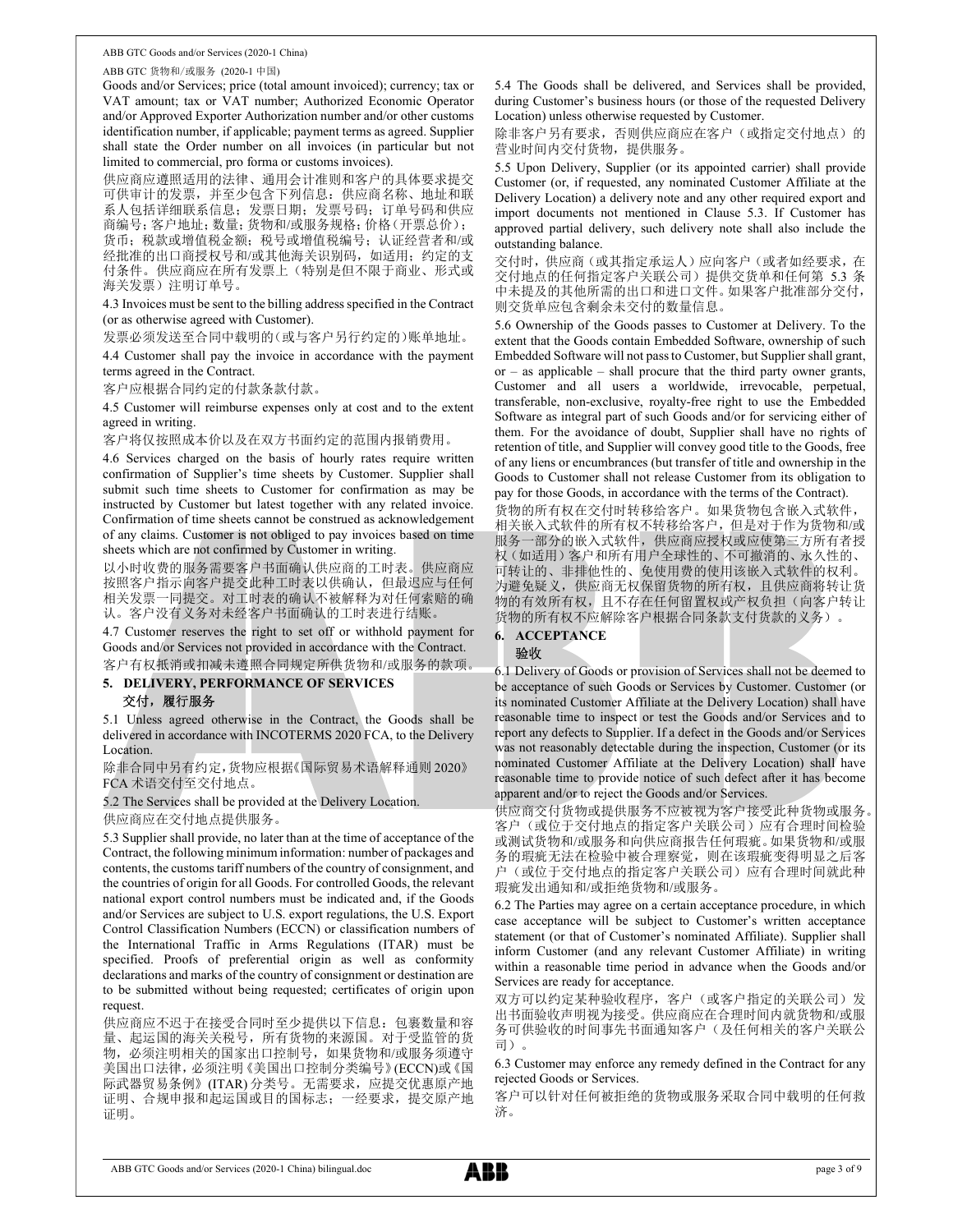ABB GTC 货物和/或服务 (2020-1 中国)

7. DELAY

# 延迟

Supplier will deliver Goods in accordance with any date or time, and at least in accordance with any lead times, specified in the Contract. If the Delivery of Goods or the provision of Services does not comply with the agreed date(s), Customer may:

供应商按照合同中规定的任何日期或时间以及交付周期进行交付。 如果交付的货物或提供的服务未遵守约定的日期,客户可以:

7.1 terminate the Contract in whole or in part;

全部或部分终止合同;

7.2 refuse any subsequent delivery of the Goods or provision of the Services;

拒绝任何后续交付的货物或提供的服务;

7.3 recover from Supplier any expenses reasonably incurred by Customer (or any affected Customer Affiliate) in obtaining the Goods and/or Services in substitution from another supplier;

要求供应商赔偿客户(或任何受影响的客户关联公司)从其他供 应商处获得替代货物和/或服务合理产生的任何费用;

7.4 claim damages for any cost, loss, expenses and liquidated damages incurred by Customer (or by any affected Customer Affiliate) which are attributable to Supplier's delay;

就可归因于供应商延迟而使客户(或任何受影响的客户关联公司) 产生的任何成本、损失、费用和违约金进行索赔;

7.5 claim liquidated damages as agreed in the Contract;

按合同约定要求支付违约金;

and it is agreed that Customer may select one or more such remedies, and recovering costs or damages under any of Clauses 7.3 to 7.5 shall not exclude Customer from recovering other costs or damages under the other parts of this Clause 7.

并且双方同意, 客户可以采取一种或多种此类补救措施, 根据第 7.3 至 7.5 款中的任何一项补救措施追偿费用或损害赔偿并不排除 客户根据本第 7 条的其他约定追偿其他费用或损害赔偿。

## 8. WARRANTY AND REMEDIES

## 质保和救济

8.1 Supplier warrants that the Goods and/or Services comply with the Contract, including but without limitation to Supplier's responsibilities as defined in Clause 3.1.

供应商保证货物和/或服务符合合同,包括但不限于第 3.1 条中定 义的供应商责任。

8.2 Supplier warrants that the Goods are new and unused at the date of Delivery and remain free from defects during the warranty period. 供应商保证货物在交付日是全新未用的,并在质保期内无瑕疵。

8.3 The warranty period is twenty four (24) months from Delivery, or as otherwise set out in the Contract.

质保期为交付后二十四(24)个月或合同中另行约定的质保期。

8.4 In case of breach of any warranty which is not remedied within forty-eight (48) hours from Customer's notification, or in case of any other breach of the Contract, Customer is entitled to enforce any or all of the following remedies at its discretion and at Supplier's expense:

如果违反任何质保规定,且未在客户通知后的四十八(48)个小 时内补救,或如有任何其他违反合同的行为,客户有权自主决定 并由供应商承担费用实施以下任何或所有救济:

8.4.1 to give Supplier an opportunity to carry out any additional work necessary to ensure that the Contract is fulfilled;

给予供应商一次开展任何额外必要工作的机会,以确保合同得到 履行;

8.4.2 to require Supplier promptly to repair or replace the defective Goods and/or Services;

要求供应商迅速修理或更换有瑕疵的货物和/或服务;

8.4.3 to carry out (or to instruct a third party to carry out) any additional work necessary to make the Goods and/or Services comply with the Contract;

开展(或指示第三方开展)任何为使货物和/或服务符合合同要求 所需的额外工作;

8.4.4 to refuse any further Goods and/or Services; 拒绝任何后续的货物和/或服务;

8.4.5 to require Supplier to indemnify and hold harmless Customer (and any relevant Customer Affiliate) for such damages as may have been sustained by Customer (or any Customer Affiliate) as a result of Supplier's breach of the Contract;

要求供应商赔偿客户(及任何相关的客户关联公司)因供应商违 反合同导致客户(或任何相关的客户关联公司)而遭受的损害并 使其免受损害;

8.4.6 to terminate the Contract, and in such event:

终止合同,且在此情况下:

8.4.6.1 Customer has no obligation to compensate Supplier (including paying for the Goods and/or Services which have been rejected); and 客户没有义务补偿供应商(包括支付已被拒收的货物和/或服务的 费用);以及

8.4.6.2 at Customer's option, Supplier shall pay back to Customer any remuneration received from Customer for the Goods and/or Services and take back the Goods at Supplier's own cost and risk; and

如客户要求,供应商应将任何从客户处收取的货物和/或服务的款 项返还客户,并自担费用和风险取回货物;以及

8.4.6.3 Customer may source equivalent replacement goods and/or services from an alternative supplier (with any incremental costs incurred in doing so being for Supplier's account).

客户可从替代供应商处采购同等的替换货物和/或服务(因此产生 的任何增加的费用由供应商承担)。

8.5 In case of a breach of any warranty, the entire warranty period shall be restarted for the defective Goods/Services from the date the remediation is completed to Customer's satisfaction.

如果违反任何质保规定,有瑕疵的货物/服务的整个质保期间应自 补救措施以客户满意的方式实施完毕之日起重新起算。

8.6 The rights and remedies available to Customer under the Contract are cumulative and are not exclusive of any rights or remedies available at law or in equity.

客户享有的合同下的权利和救济是累积性的,并不排除根据法律 或衡平法享有的任何权利或救济。

# 9. INTELLECTUAL PROPERTY RIGHTS 知识产权

9.1 Subject to Clause 9.2, Supplier hereby grants Customer and its Affiliates, or undertakes to procure that Customer and its Affiliates are granted, a worldwide, irrevocable, transferable, sub-licensable, nonexclusive, royalty-free license to use the Intellectual Property Rights in the Goods, including Embedded Software, if any.

根据第 9.2 条,供应商在此授予客户及其关联公司,或承诺使客户 及其关联公司被授予全球范围内的、不可撤销的、可转让的、可 分许可的、非排他性的、免费的使用货物,包括嵌入式软件(如 有)的知识产权的许可。

9.2 Supplier herewith assigns to Customer (or will assign to Customer's nominated Affiliate) full ownership rights in any Intellectual Property Rights in Goods resulting from the Services. Supplier further agrees, upon Customer's request and at its cost, to take all further steps necessary to perfect Customer's ownership (or that of its nominated Affiliate) to the Intellectual Property Rights.

供应商向客户转让(或将向客户指定的关联公司转让)服务所产 生的货物的任何知识产权的完整所有权。一旦客户要求并承担其 费用,供应商进一步同意采取所有进一步必要的措施完善客户(或 其关联公司)对知识产权的所有权。

9.3 Intellectual Property Rights in any Goods created by or licensed to Supplier prior or outside a Contract (Pre-Existing IPR) will remain vested in Supplier (or the third party owner). To the extent that Pre-Existing IPR are embedded in any Goods resulting from the Services, Supplier grants, or undertakes to procure that the third party owner grants, Customer and its Affiliates a worldwide, irrevocable, transferable, sub-licensable, non-exclusive, royalty-free license to use the Pre-Existing IPR as part of such Goods, including the right to improve, develop, market, distribute, sublicense or otherwise use such Pre-Existing IPR.

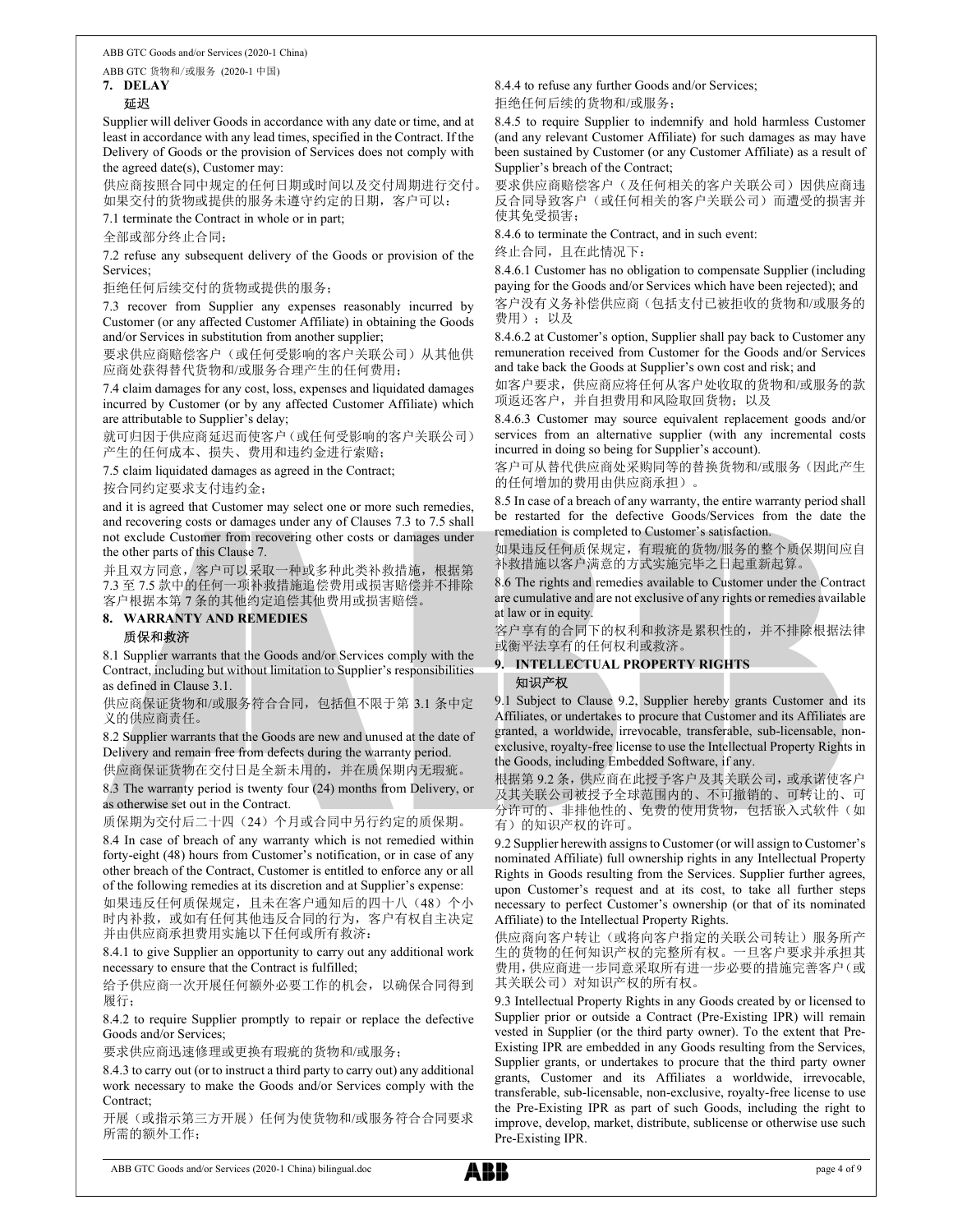ABB GTC 货物和/或服务 (2020-1 中国) 在合同生成之前或在合同的范围之外,由供应商创造或许可给供 应商的任何货物的知识产权("既存知识产权")由供应商(或第 三方)所有。如果"既存知识产权"被嵌入任何服务所产生的货物 中,供应商授权,或承诺使第三方所有者授权客户及其关联公司 全球性的、不可撤销的、可转让的、可分许可的、非独家的、免许 可费的许可使用作为该货物一部分的既存知识产权,包括改进、 开发、营销、分销、分许可、或以任何其他方式使用此种既存知识 产权的权利。

9.4 Supplier must specify in writing and prior to Delivery all open source software contained in or used by Embedded Software, if any, and request Customer's written approval. Supplier agrees to replace at its own cost any open source software components rejected by Customer with software of at least the same quality and functionality. 供应商必须在交付之前书面说明所有嵌入式软件包含或使用的开 源软件(如有),并要得到客户书面批准。供应商同意自担费用以 至少同样质量和功能的软件代替客户拒绝的任何开源软件元件。

9.5 If any claim is made against Customer (or any Customer Affiliate) that the Goods and/or Services infringe a third party's Intellectual Property Rights, Supplier shall at its cost, but at Customer's discretion: (i) procure for Customer, Customer's Affiliates and Customer's clients, as the case may be, the right to continue using the Goods and/or Services; (ii) modify the Goods and/or Services so they cease to be infringing; or (iii) replace the Goods and/or Services with noninfringing equivalents. Otherwise, Customer is entitled to terminate the Contract and to reclaim all sums which it, or any Customer Affiliate, has paid to Supplier thereunder.

如果因货物和/或服务侵犯第三方知识产权而使客户(或任何客户 关联公司)被提起任何索赔,供应商应自担费用,由客户决定 (i) 为客户、客户的关联公司和客户的客户(视具体情况),获得继续 使用货物和/或服务的权利; (ii)修改货物和/或服务使之停止侵权; 或 (iii) 以不侵权的同等物代替货物和/或服务。否则,客户有权终 止合同并要求供应商返还所有已由客户或任何客户关联公司支付 给供应商的款项。

## 10. COMPLIANCE, INTEGRITY 诚信合规

10.1 Supplier shall provide the Goods and/or Services in compliance with all relevant laws, regulations, and codes of practice.

供应商应遵照所有相关法律、法规、和规范提供货物和/或服务。 10.2 Supplier and its subcontractors must comply with the ABB List of Prohibited and Restricted Substances and report to Customer (and/or any Customer Affiliate operating at the relevant Delivery Location) the substances contained in the Goods. Supplier must also comply with the reporting and other requirements regarding Conflict Minerals made available under www.abb.com – Supplying – Material Compliance – ABB Policy and Supplier Requirements or otherwise and shall provide Customer (and any relevant Customer Affiliate) with documents, certificates and statements as requested. Any statement made by Supplier to Customer (whether directly or indirectly) with regard to materials used for or in connection with the Goods and/or Services will be deemed to be a representation under the Contract.

供应商和其分包商必须遵守《ABB 禁用和限制物质清单》规定, 并且向客户(和/或在相关交付地点的任何客户关联公司)报告货 物中包含的物质。供应商还必须遵守有关冲突矿产的报告及其它 要求, 参见: www.abb.com – Supplying – Material Compliance – ABB Policy and Supplier Requirements, 或经要求应向客户(以 及任何相关的客户关联公司)提供文件、证明和声明。任何供应 商向客户所做的关于使用于货物和/或服务的或与货物和/或服务 有关的材料之声明(无论是直接的还是间接的),将被视为合同 下的一种陈述。

10.3 Supplier represents and warrants that it is and will remain fully compliant with all applicable trade and customs laws, regulations, instructions, and policies, including, but not limited to, satisfying all necessary clearance requirements, proofs of origin, export and import licenses and exemptions from, and making all proper filings with appropriate governmental bodies and/or disclosures relating to the provision of services, the release or transfer of goods, hardware, software and technology.

供应商声明并保证其是并将一直遵守所有适用的贸易和海关法律, 规定,指令以及政策,包括但不限于:满足有管辖权的政府机构 所有必须的清关要求,来源地证明,向其取得进出口许可和豁免, 完成所有适当的备案,和/或披露有关提供服务,货物、硬件,软 件和技术的转让或转移。

10.4 Supplier represents and warrants that no goods, materials, equipment, components, parts, technology, or services that are included in, incorporated into, or provided in connection with the Goods and/or Services originate in any country or region that is subject to a comprehensive embargo maintained by any government authority that Customer deems, in its sole discretion, may impose penalties or other measures against Customer (a Relevant Government Entity). If any of the Goods and/or Services are or will be subject to export restrictions, it is Supplier's responsibility to promptly inform Customer (and any relevant Customer Affiliate) in writing of the particulars of such restrictions.

供应商声明并保证货物和/或服务所包含的、与之结合的或随之一 起提供的任何货品、材料、设备、组件、零件、技术、或服务均不 来自于客户认为可能对其施加处罚或其他措施的政府机构(相关 政府实体)实施全面禁运的任何国家或地区。如果任何货物和/或 服务受到或将受到出口限制,供应商应负责立即书面告知客户(以 及任何相关的客户关联公司)有关该等限制的详细情况。

10.5 Supplier represents and warrants that it is not a person subject to economic or financial sanctions imposed by a Relevant Government Entity (a Sanctioned Person), including any person included on the US Specially Designated Nationals (SDN) and Blocked Persons List. Supplier acknowledges that Sanctioned Persons may include persons who are not explicitly included on any sanctions list maintained by a Relevant Government Entity, but also persons who are directly or indirectly owned 50 percent or more in the aggregate by one or more Sanctioned Persons. Supplier further represents and warrants that no Sanctioned Person has any property interest, financial interest, or other interest in the Goods and/or Services and that the provision of the Goods and/or Services shall not involve the transferring, paying, exporting, or withdrawing of any property or interests in property of any Sanctioned Person.

供应商声明并保证其并非受到相关政府实体施加的经济或金融制 裁的人员(受制裁人员),包括美国特别指定国民(SDN)和被封 锁人员名单中的任何人员。供应商认可,"受制裁人员"可能包括 未明确列于相关政府实体所维护的任何制裁名单中的人员,也包 括由一个或多个"受制裁人员"直接或间接拥有累计 50%或以上 | 权益的人员。 供应商进一步声明并保证,任何受制裁人员均不享 有货物和/或服务的任何财产权益、财务利益或其他利益,并且货 物和/或服务的提供不涉及任何受制裁人员的任何财产或财产利 益的转移、支付、出口或提取。

10.6 Each Party warrants that it will not, directly or indirectly, and that each has no knowledge that other persons will, directly or indirectly, make any payment, gift or other commitment to its customers, to government officials or to agents, directors and employees of each Party, or any other party, in a manner contrary to applicable laws (including but not limited to the U. S. Foreign Corrupt Practices Act, the UK Bribery Act 2010 and, where applicable, legislation enacted by member states and signatories implementing the OECD Convention Combating Bribery of Foreign Officials), and shall comply with all relevant laws, regulations, ordinances and rules regarding bribery and corruption. Nothing in the Contract will render either Party or any of its Affiliates liable to reimburse the other for any such consideration given or promised.

各方特此保证,其不会且未知悉其他人会,直接或间接地,以违 反相关法律(包括但不限于美国《反海外贿赂法》、《2010 年英 国反贿赂法案》,以及适用的经合组织成员国为实施《禁止在国 际商业交易中贿赂外国政府官员公约》制定的立法)规定的方式, 向各方或任何他方客户、政府官员、双方的代理、董事和员工或 任何第三方付款、赠送礼物或做出其他承诺,并且双方应遵守所 有有关贿赂和腐败的法律、法规、条例和规定。本合同的任何规 定均不使任何一方或任何其关联公司承担义务偿付另一方任何已 给予的或承诺的此种对价。

10.7 Supplier herewith acknowledges and confirms that Supplier has received a copy of ABB's Code of Conduct and ABB's Supplier Code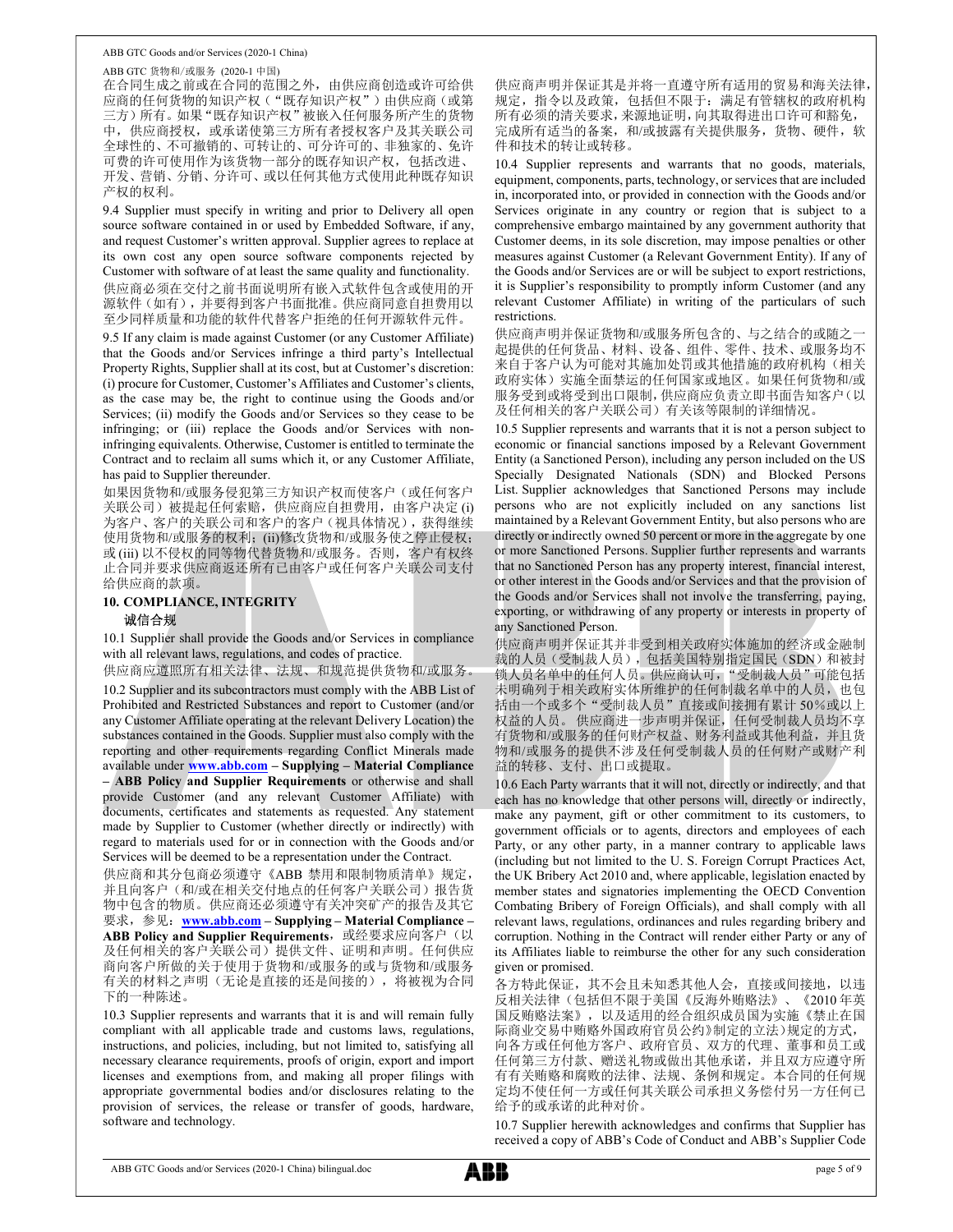ABB GTC 货物和/或服务 (2020-1 中国)

of Conduct or has been provided information on how to access both ABB Codes of Conduct online under **www.abb.com/Integrity**. Supplier agrees to perform its contractual obligations in accordance with both ABB Codes of Conduct.

供应商在此认可并确认,其已收到一份 ABB 的行为准则和《ABB 供应商行为准则》或已知悉如何在线(www.abb.com/ Integrity) 获取 ABB 行为准则的信息。供应商同意按照 ABB 的行为准则履 行其合同义务。

10.8 ABB has established reporting channels where Supplier and its employees may report suspected violations of applicable laws, policies or standards of conduct (Web portal:  $\frac{www.abb.com/Integrity - Reporting Channels}$ ; contact details specified on this Web portal), and

Supplier shall ensure that such reporting channels are used to report any suspected violations.

ABB 已建立了报告渠道,供应商和其员工可以通过此渠道报告可 疑的违反适用的法律、政策或标准的行为(网址: www.abb.com/ Integrity – Reporting Channels;联系详情见网站),且供应商保 证使用该报告渠道报告任何涉嫌违规的行为。

material breach of the Contract and entitles the other Party to terminate the Contract with immediate effect and without prejudice to any further rights or remedies available thereunder or at law. Notwithstanding anything to the contrary in the Contract, Supplier shall, without any limitations, indemnify and hold harmless Customer (and any affected Customer Affiliate) for all liabilities, damages, cost or expenses incurred as a result of any such violation and/or termination of the Contract, or arising from export restrictions concealed by Supplier.

任何对第 10 条义务的违反是对本合同的实质性违约,并使另一方 有权终止合同并立即生效,且不影响其根据本合同或法律获得任 何进一步的权利或救济。尽管合同中有任何相反规定,供应商应 无限制地补偿和使客户(以及任何受影响的客户关联公司)免受 由任何此种违反或终止合同导致的或由供应商隐瞒出口限制导致 的所有责任、损害、成本或费用。

## 11. CONFIDENTIALITY, DATA SECURITY,

# DATA PROTECTION

# 保密,数据安全,数据保护

11.1 Supplier shall keep in strict confidence all Customer Data and any other information concerning Customer's or its Affiliates' business, their products and/or their technologies which Supplier obtains in connection with the Goods and/or Services to be provided (whether before or after acceptance of the Contract). Supplier shall restrict disclosure of such confidential material to such of its employees, agents or subcontractors or other third parties as need to know the same for the purpose of the provision of the Goods and/or Services to Customer. Supplier shall ensure that such employees, agents, subcontractors or other third parties are subject to and comply with the same obligations of confidentiality as applicable to Supplier and will be liable for any unauthorized disclosures.

供应商应对供应商获得的所有关于货物和/或服务(无论是接受合 同之前或之后)的客户数据和其他任何关于客户或其关联公司业 务、产品和/或技术的信息进行严格保密。供应商应对因向客户提 供货物和/或服务之目的而需知晓此类保密材料的供应商的员工、 代理或分包商或其他第三方限制披露此类保密材料。供应商应保 证这些员工、代理或分包商或其他第三方遵守和符合适用于供应 商的同样的保密义务,并对任何未经授权的披露负责。

11.2 Supplier shall apply appropriate safeguards, adequate to the type of Customer Data to be protected, against the unauthorised access or disclosure of Customer Data and protect such Customer Data in accordance with the generally accepted standards of protection in the related industry, or in the same manner and to the same degree that it protects its own confidential and proprietary information – whichever standard is higher. Supplier may disclose confidential information to Permitted Additional Recipients (which means Supplier's authorised representatives, including auditors, legal counsel, consultants and advisors) provided always that: (i) such information is disclosed on a strict need-to-know basis; and (ii) such Permitted Additional Recipients sign with Supplier a confidentiality agreement with terms substantially similar hereto or, where applicable, are required to

comply with codes of professional conduct ensuring confidentiality of such information. Supplier shall comply with, and ensure that the Permitted Additional Recipients comply with, any security procedure, policy or standard provided to Supplier by Customer or any of its Affiliates from time to time, and in particular with the ABB Cyber Security Requirements for Suppliers as made available under www.abb.com/Supplying/Cybersecurity, or as otherwise set out in the Contract.

<u>ence</u> is a second that the state of an obligation contained in this Clause 10 is a name abb com/Supplying/Cyborsecurity 
<br>
10.9 Any violation of an obligation contained in this Clause 10 is a name abb com/Supplying/Cybo 供应商应使用足以保护客户数据的合适的保护措施防止未经授权 进入或披露客户数据,根据相关行业通常接受的保护标准保护客 户数据,或与保护其自有保密和专有信息相同方式和相同程度保 护数据-以高者为准。供应商可向"例外许可接收者"(指供应商 授权的代表,包括审计师、法律顾问、咨询师和提供建议者)披露 保密信息,但前提是(i)此种信息严格的以有必要知道为基础而披 露,和(ii)此种例外许可接收者与供应商签署条款与本合同实质相 似的保密协议,或须遵守确保信息保密的专业行为准则(如适用)。 供应商应遵守,且确保例外许可接收者遵守客户或任何其关联公 司向供应商不时提供的任何安全程序、政策或标准,特别是 ABB<br>供 应 商 网 络 安 全 要 求 , 参 见 : 似的保密协议,或须遵守确保信息保密的专业行为准则(如适用)。<br>供应商应遵守,且确保例外许可接收者遵守客户或任何其关联公<br>司向供应商不时提供的任何安全程序、政策或标准,特别是 ABB<br>供 应 , 商 网 , 给 安 全 要 求 , , \_参 见 \_、 ;<br>供 应 , \_ 。 , , 字 字 . , , \_ \_ 参 见 \_、 www.abb.com/Supplying/Cybersecurity, 或合同中规定的要求。

> 11.3 Supplier must not: (i) use Customer Data for any other purposes than for providing the Goods and/or Services; or (ii) reproduce the Customer Data in whole or in part in any form except as may be required by the Contract; or (iii) disclose Customer Data to any third party, except to Permitted Additional Recipients or with the prior written consent of Customer.

> 不允许供应商(i) 为非提供货物和/或服务之目的使用客户数据; 或 (ii) 以任何形式全部或部分复制客户数据,除非该等复制是履行合 同所需的; 或(iii)向任何第三方披露客户数据, 向例外许可接收方 披露和客户事先书面同意除外。

> 11.4 Supplier shall install and update at its own cost adequate virus protection software and operating system security patches for all computers and software utilized in connection with providing the Goods and/or Services.

> 供应商应自担费用为与提供货物和/或服务有关的所有电脑和软 件安装和更新足够的病毒防护软件和操作系统安全补丁。

> 11.5 Supplier shall inform Customer (and any affected Customer Affiliate) without delay about suspicion of breaches of data security or other serious incidents or irregularities regarding any Customer Data.

> 供应商应不延迟地通知客户(以及任何受影响的客户关联公司) 对于违反数据安全的怀疑或其他严重事件或任何和客户数据有关 的不寻常事件。

> 11.6 Supplier agrees that Customer (and any affected Customer Affiliate) may provide any information received from Supplier to other Affiliates of Customer and to third parties.

> 供应商同意客户(以及任何受影响的客户关联公司)可以向其他 客户关联公司及第三方提供来自于供应商的任何信息。

## 11.7 Protection of Personal Data

## 个人数据保护

11.7.1 If Customer discloses Personal Data to Supplier, Supplier shall comply with all applicable data protection laws and regulations.

如果客户向供应商披露个人数据,供应商应遵守所有适用的数据 保护法律和法规。

11.7.2 Supplier shall apply appropriate physical, technical and organizational measures to ensure a level of security of Personal Data appropriate to the respective risk and the ability to ensure the ongoing confidentiality, integrity, availability and resilience of processing systems and services.

供应商应采取适当的物理、技术和组织措施来确保有合适的个人 数据安全等级以应对相关风险及保证处理系统和服务的持续保 密性、合规性、可用性和恢复力的能力。

11.7.3 Supplier agrees that it will not withhold or delay its consent to any changes to this Clause 11 which in Customer's or its Affiliates' reasonable opinion are required to be made in order to comply with applicable data protection laws and regulations and/or with guidelines and advice from any competent supervisory authority, and agrees to implement any such changes at no additional cost to Customer.

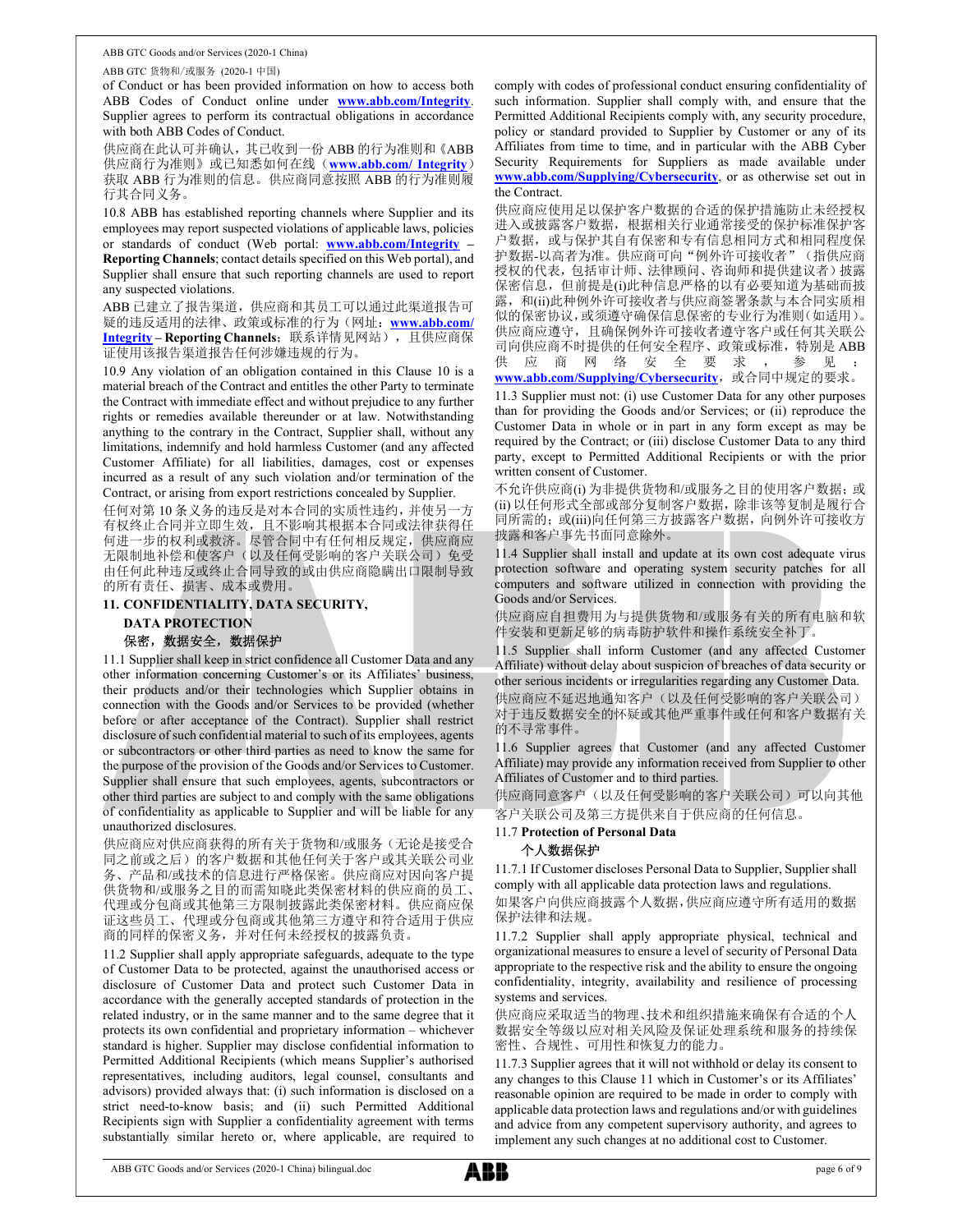ABB GTC 货物和/或服务 (2020-1 中国) 对于客户或其关联公司合理认为为遵守适用的数据保护法律及 法规和/或来自任何主管监督机构的指示和建议而有必要对第 11 条进行的变更,供应商同意其将不会拒绝或延迟同意该等变更, 且供应商同意不会就任何此种变更的实施而向客户收取额外费 用。

11.7.4 Supplier acknowledges that the processing of Personal Data in accordance with the Contract may require the conclusion of additional data processing or data protection agreements with Customer or its Affiliates. To the extent such additional agreements are not initially concluded as part of the Contract, Supplier, its relevant Affiliates or subcontractors shall upon Customer's request promptly enter into any such agreement(s), as designated by Customer and as required by mandatory law or a competent data protection or other competent authority.

供应商认可根据合同进行的个人数据处理可能需要与客户或其 关联公司签订额外的数据处理或数据保护协议。如果此种额外协 议最初并未作为合同的一部分订立,则一经客户要求,供应商、 其相关关联公司或分包商应立即签署任何此种客户指定及强制 法要求或数据保护主管机构或其他主管机构要求的协议。

# 12. LIABILITY AND INDEMNITY

# 责任和赔偿

12.1 Without prejudice to applicable mandatory law, Supplier shall, without any limitations, indemnify and hold harmless Customer, and any affected Customer Affiliate, for all liabilities, damages, cost, losses or expenses incurred by Customer (or such Customer Affiliate) as a result of Supplier's breach of the Contract. Supplier shall, without any limitations, indemnify and hold harmless Customer and each relevant Customer Affiliate for any claim made by a third party against Customer (or such Customer Affiliate) in connection with the Goods and/or Services, including but without limitation to claims that such Goods and/or Services infringe a third party's Intellectual Property Rights. Upon Customer's request Supplier shall defend Customer (or any relevant Customer Affiliate) against any third party claims.

在不影响适用的强制性法律的情况下,供应商应无限制地补偿客 户及任何受影响的客户关联公司并使其免受由于供应商违反合同 而使客户(或该客户关联公司)遭受的所有责任、损害、费用、损 失或开支。供应商应无限制地补偿客户及相关的客户关联公司并 使其免受第三方向客户(或该客户关联公司)提出的与货物和/或————— 服务有关的任何索赔,包括但不限于此种货物和/或服务侵犯第三 1 方知识产权的索赔。经客户要求,供应商应就任何第三方索赔为 客户(或任何相关的客户关联公司)辩护。

12.2 Supplier is responsible for the control and management of all of its employees, suppliers and/or subcontractors, and it is responsible for their acts or omissions as if they were the acts or omissions of Supplier. 供应商负责对其所有员工、供应商和/或分包商进行控制和管理, 并对他们的行为或疏忽负责,就如这些行为或疏忽是供应商所为。

12.3 Supplier shall maintain in force, and upon request provide evidence of, adequate liability insurance and statutory worker's compensation/employer's liability insurance with reputable and financially sound insurers, which however will not relieve Supplier from any liability towards Customer (or any Customer Affiliate). The insured amount cannot be considered as limitation of liability.

供应商应有效保存并应要求提供在声誉和经济状况良好的保险机 构投保的足够的责任保险和法定的劳工保险/雇主责任保险的证 明,但该保险并不免除任何供应商向客户(或任何客户关联公司) 承担的责任。投保额不应被视为责任限制。

12.4 Customer reserves the right to set off any claims under a Contract against any amounts owed to Supplier.

客户有权以合同项下的任何索赔额抵消应付给供应商的任何款项。 13. TERMINATION

# 终止

13.1 Customer may terminate the Contract for convenience in whole or in part by giving Supplier thirty (30) calendar days written notice. In such event Customer shall pay to Supplier the value of the delivered but unpaid Goods and/or Services (provided that such Goods and/or Services otherwise comply with the Contract) and proven direct costs reasonably incurred by Supplier for undelivered Goods and/or Services, however in no event more than the price for the Goods and/or

Services agreed under the Contract. No further compensation will be due to Supplier.

客户可提前三十(30)个日历日向供应商发出书面通知因便利全 部或部分终止合同。在这种情况下,客户应向供应商支付已提供 的但未被偿付的货物和/或服务的价值(前提为此类货物和/或服务 符合合同的要求)和未提供的货物和/或服务所产生的经过证实的 直接合理成本,但是在任何情况下该支付金额不应超过合同项下 的货物和/或服务价格。供应商将不能获得任何进一步补偿。

13.2 In the event of Supplier's breach of the Contract, Customer is entitled to terminate the Contract in accordance with Clause 8.4.

在供应商违反合同的情况下,客户有权根据第 8.4 条终止合同。

13.3 Customer may terminate the Contract with immediate effect by notice in writing in the event that: (i) an interim order is applied for or made, or a voluntary arrangement approved, or a petition for a bankruptcy order is presented or a bankruptcy order is made against Supplier; or (ii) any circumstances arise which entitle the court or a creditor to appoint a receiver or administrator or to make a winding-up order; or (iii) other similar action is taken against or by Supplier by reason of its insolvency or in consequence of debt; or (iv) there is a change of control of Supplier.

若(i)针对供应商已申请临时指令、或批准的自愿安排、或已申请 破产指令或已经做出破产指令; 或(ii)出现了法院或债权人指定了 接管人或管理人的任何情形, 或做出了自愿清算指令; 或(iii)因破 产或由此产生的债务已提起针对供应商的或供应商提起了其他类 似的行动;或(iv)供应商的控制权有变化,客户可以通过书面通知 终止合同并立即生效。

13.4 Upon termination Supplier shall immediately and at Supplier's expense return to Customer (or Customer's Affiliate) all Customer or Customer Affiliate property (including any Customer Data, documentation, and transfer of Intellectual Property Rights) then under Supplier's control and provide Customer (or its nominated Affiliate) with the complete documentation about the Goods and/or Services.

一旦合同终止,供应商应自担费用立即将所有供应商控制的客户 或客户关联公司的财产(包括任何客户数据、文档、和转让的知 识产权)返还给客户(或客户关联公司),并向客户(或其指定的 关联公司)提供完整的与货物和/或服务相关的文档。

# 14. FORCE MAJEURE

## 不可抗力

14.1 Neither Party (nor any Customer Affiliate receiving the Goods and/or Services) will be liable for any delay or failure to perform its obligations under a Contract if the delay or failure results from an event of Force Majeure. Force Majeure means an event that was not foreseeable by the affected Party (or Customer Affiliate) at the time of execution of the Contract, is unavoidable and outside the reasonable control of the affected Party (or Customer Affiliate), provided that it cannot overcome such event despite all reasonable efforts, and that it provides notice to the other Party (and, in the case of Supplier being affected, to any relevant Customer Affiliate) within five (5) calendar days from occurrence of the Force Majeure event.

任何一方(或任何接收货物和/或服务的客户关联公司)不对由于 不可抗力事件导致的延迟履行或未能履行合同项下的义务负责。

不可抗力事件指受影响方(或客户关联公司)在执行合同时不能 预见、不可避免的和在受影响方(或客户关联公司)合理控制之 外的事件,前提条件是尽管付出了所有合理努力,受影响方仍无 法克服此种事件,并且受影响方在发生不可抗力事件后五(5)个 日历日内通知了另一方(如果供应商是受影响方,则应通知任何 相关的客户关联公司)。

14.2 If a Force Majeure event exceeds thirty (30) calendar days, either Party may terminate the Contract forthwith by written notice without liability. Each Party shall use reasonable efforts to minimise the effects of the Force Majeure event.

如果不可抗力事件持续超过三十(30)个日历日,任何一方可以 通过书面形式通知终止合同,而无需承担责任。每方都应尽其合 理努力,减轻不可抗力事件的影响。

# 15. ASSIGNMENT AND SUBCONTRACTING 转让和分包

15.1 Supplier may neither assign, nor novate, transfer, encumber or subcontract the Contract, nor any parts thereof (including any monetary

ABB GTC Goods and/or Services (2020-1 China) bilingual.doc page 7 of 9

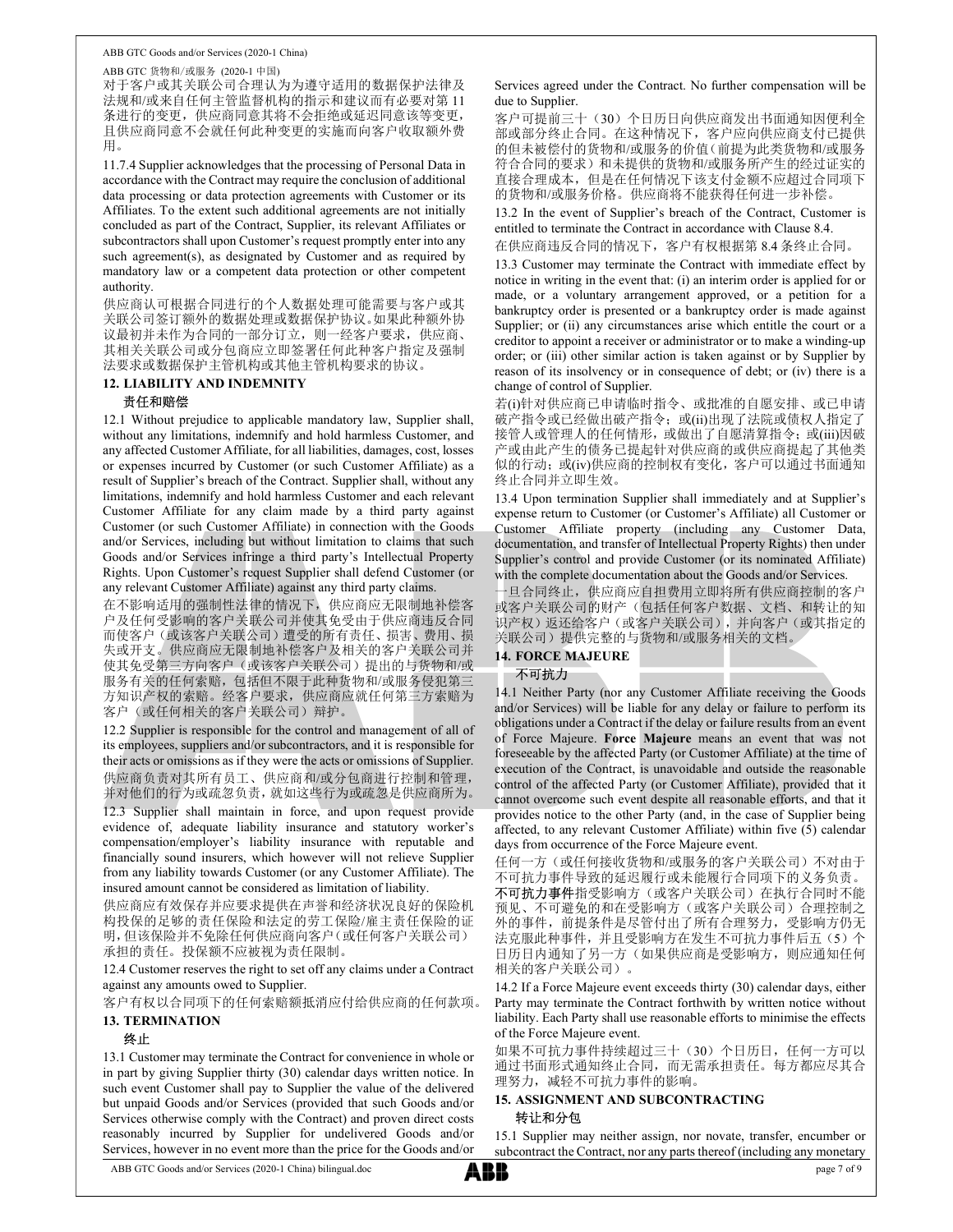ABB GTC 货物和/或服务 (2020-1 中国)

receivables from Customer) without prior written approval of Customer.

未经客户的事先书面批准,供应商不得转让、转移、抵押或分包 合同或其任何部分(包括来自客户的任何应收款)。

15.2 Customer may assign, novate, transfer, subcontract or deal in any other manner with the Contract, in whole or in part, at any time, and on more than one occasion thereof to its Affiliates, or to any successor-ininterest or title which acquires that part of Customer's group of companies' business to which the relevant Contract relates (and such transferee may do the same).

客户可在任何时间且可多次的将合同的整体或部分转让、转移、 分包或以其他方式交易给其关联公司或任何取得相关合同所涉及 的客户集团公司业务之利益或权利的承继人(此类受让人也可以 同样方式进行交易)。

#### 16. NOTICES

#### 通知

Any notice must be given duly signed by registered mail, courier, fax or by e-mail to the address of the relevant Party as stated in the Contract and/or to such other address as such Party may have notified in writing (including Customer Affiliates operating at relevant Delivery Locations). E-mail and fax require written confirmation of the receiving Party. Supplier's reply, correspondence, information or documentation related to the Contract must be provided in the language used in the Contract.

任何通知必须以挂号信、快件、传真或电子邮件的方式发送至合 同中说明的相关方的地址和/或该方(包括在相关交付地点的客户 关联公司)以书面形式通知另一方的其他地址。以电子邮件和传 真发送的通知要求接收方的书面确认。供应商与合同有关的回复、 通信、信息或文件必须以合同中使用的语言提供。

## 17. WAIVERS

# 弃权

Failure to enforce or exercise any term of the Contract does not constitute a waiver of such term and does not affect the right later to enforce such or any other term therein contained.

未能实施或执行合同的任何条款不构成放弃该条款,并且不影响 以后执行该条款或任何其他条款的权利。

# 18. GOVERNING LAW AND DISPUTE SETTLEMENT

## 管辖法律和争议解决

18.1 The Contract is governed by the laws of the country (and/or the 合同中明确指出); state, as applicable) where Customer is registered, however under exclusion of its conflict of law rules and the United Nations Convention on International Sale of Goods.

合同受客户注册国(和/或州,若适用)的法律管辖,《联合国国 际货物销售合同公约》和其冲突法规则不适用。

18.2 If Customer and Supplier are registered in the same country, any dispute arising in connection with the Contract which cannot be settled amicably shall be submitted for resolution to the jurisdiction of the competent courts at Customer's place of registration.

如果客户和供应商在同一国家注册,任何不能友好协商解决的与 合同有关的争议,应提交客户注册地的管辖法院进行裁决。

18.3 If Customer and Supplier are registered in different countries, any dispute arising in connection with the Contract which cannot be settled amicably shall be finally settled under the Rules of Arbitration of the International Chamber of Commerce by one arbitrator appointed in accordance therewith. Place of arbitration shall be Customer's place of registration. The language of the proceedings and of the award shall be English.

如果客户和供应商在不同国家注册,任何不能友好协商解决的与 合同有关的争议,应按照《国际商会仲裁规则》由遵照该规则指 定的一名仲裁员进行最终裁决。仲裁地应为客户的注册地。仲裁 程序和裁决语言应为英语。

# 19. SEVERABILITY

# 可分割性

The invalidity or unenforceability of any term of the Contract will not adversely affect the validity or enforceability of the remaining terms.

The Contract will be given effect as if the invalid or unenforceable term had been replaced by a term with a similar economic effect.

合同的任何条款无效或不可实施不会对剩余条款的有效性或可实 施性造成不利影响。合同将给予效力,如同无效或不可实施条款 已被具有类似经济效果的条款取代。

## 20. SURVIVAL

#### 续效性

20.1 Provisions of the Contract which either are expressed to survive its termination or from their nature or context it is contemplated that they are to survive such termination will remain in full force and effect notwithstanding such termination.

合同中明确表示在终止后继续生效或从其属性或上下文中推测在 终止后继续生效的条款将在终止后继续保持全部效力。

20.2 The obligations set forth in Clauses 8 (Warranty and Remedies), 9 (Intellectual Property Rights), 11 (Confidentiality, Data Security, Data Protection) and 12 (Liability and Indemnity) exist for an indefinite period of time and survive expiration or termination of the Contract for any reason.

第 8 条(质保和救济)、第 9 条(知识产权)、第 11 条(保密, 数据安全,数据保护)和第12条(责任和赔偿)规定的义务永久 存在,并在合同到期或终止后继续生效。

# 21. ENTIRETY

# 完整性

21.1 The Contract (incorporating these ABB GTC), and any documents incorporated into an Order or other agreement (including by reference) constitute the entire agreement between the Parties and replaces any prior agreement between them with regard to its subject.

本合同(包含 ABB GTC)以及被纳入(包括通过引用纳入)订单 或其它协议的任何文件构成了双方之间的完整协议,并取代了双 方之间此前就此达成的任何协议。

21.2 In the event of any inconsistency between documents comprising the Contract, the following order of precedence shall apply:

如果构成合同的文件之间存在任何不一致,则文件的优先顺序应 按以下排列顺序为准:

21.2.1 any Contract established by the Customer (to the extent that specific deviations from the ABB GTC, are explicitly identified in that Contract); then

客户订立的任何合同(当与 ABB GTC 有特定偏离的情况下,在该

21.1.2 these ABB GTC;

本 ABB GTC;

and, for the avoidance of doubt, any terms and conditions set out, or referenced, in any other document shall not apply, nor form part of any Contract.

为避免疑义,任何其他文件中列出或引用的任何条款和条件均不 适用,也不构成任何合同的一部分。

# 22. RELATIONSHIP OF PARTIES 双方关系

22.1 The relationship of the Parties is that of independent parties dealing at arm's length and nothing in the Contract may be construed to constitute Supplier as an agent or employee of Customer (or of any Customer Affiliate) or so as to have any kind of partnership with Customer or any Customer Affiliate, and Supplier must not represent itself as or act on behalf of Customer or its Affiliates.

双方之间是独立的公平交易方,双方之间的合同不得解释为供应 商为客户(或任何客户关联公司)的代理或员工或与客户或任何 客户关联公司有合伙关系,并且不允许供应商代表客户或客户关 联公司或以其名义行事。

22.2 The Contract does not imply any employment relationship between Customer (or any Customer Affiliate), and Supplier, or between Customer (or any Customer Affiliate) and Supplier's employees assigned to the execution of the Contract. Customer and its Affiliates remain free of any responsibility or liability for labour, social security or taxes with respect to Supplier and its employees assigned to the execution of the Contract.